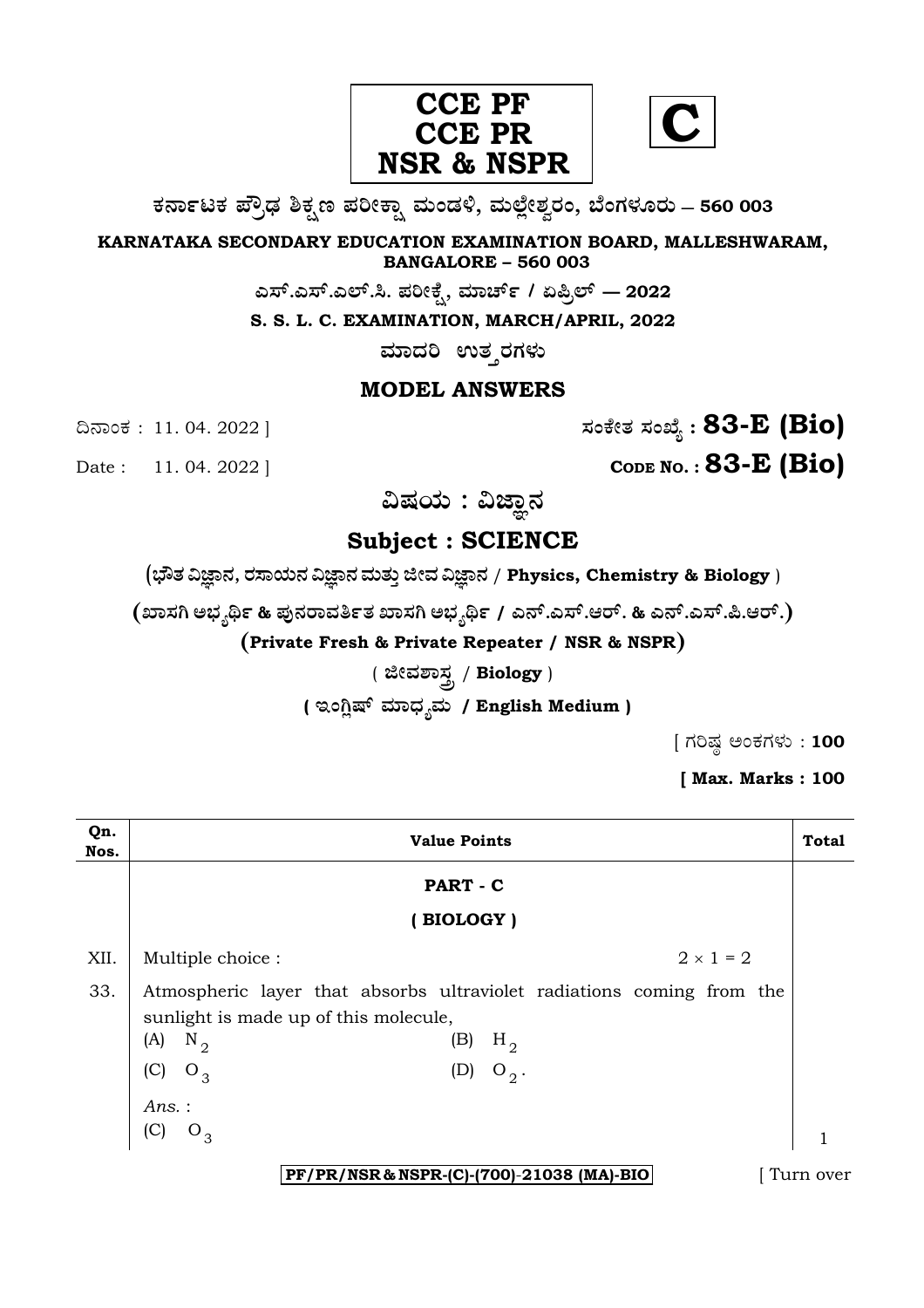**83-E (Bio)** 2 **CCE PF & PR/NSR & NSPR**

**Qn. Nos. Value Points Total** 34. In humans, sexually transmitted viral infection is (A) AIDS (B) Syphilis (C) Tuberculosis (D) Gonorrhoea. *Ans.* :  $(A)$  AIDS 1 XIII. Answer the following questions :  $2 \times 1 = 2$ 35. What is the role of decomposers in an ecosystem ? *Ans.* : Decompose dead wastes ( organic ) of plants and animals thus keep surroundings clean and maintain ecological balance. (Any other suitable answer) 1 36. In males, testes are located outside the abdominal cavity in scrotum. Why ? *Ans.* : Because to maintain lower temperature required for the formation of sperms than the normal body temperature.  $\begin{array}{|c|c|c|c|c|c|c|c|c|} \hline & 1 & 1 \ \hline \end{array}$ XIV. Answer the following questions :  $7 \times 2 = 14$ 37. Mention the function of the following plant hormones : i) Auxin ii) Cytokinin. *Ans.* : i) Auxin : Helps the cells in the stems and the cells in the many parts of the plant body to grow longer. (Any suitable answer) 1 ii) Cytokinin :  $\star$  Promotes cell division in fruits and seeds \* Helps in promoting overall growth of plants. (Any *one*) 1 | 2 38. Draw the diagram showing the longitudinal section of a flower and label 'ovary'.

#### **PF/PR/NSR & NSPR-(C)-(700)**-**21038 (MA)-BIO**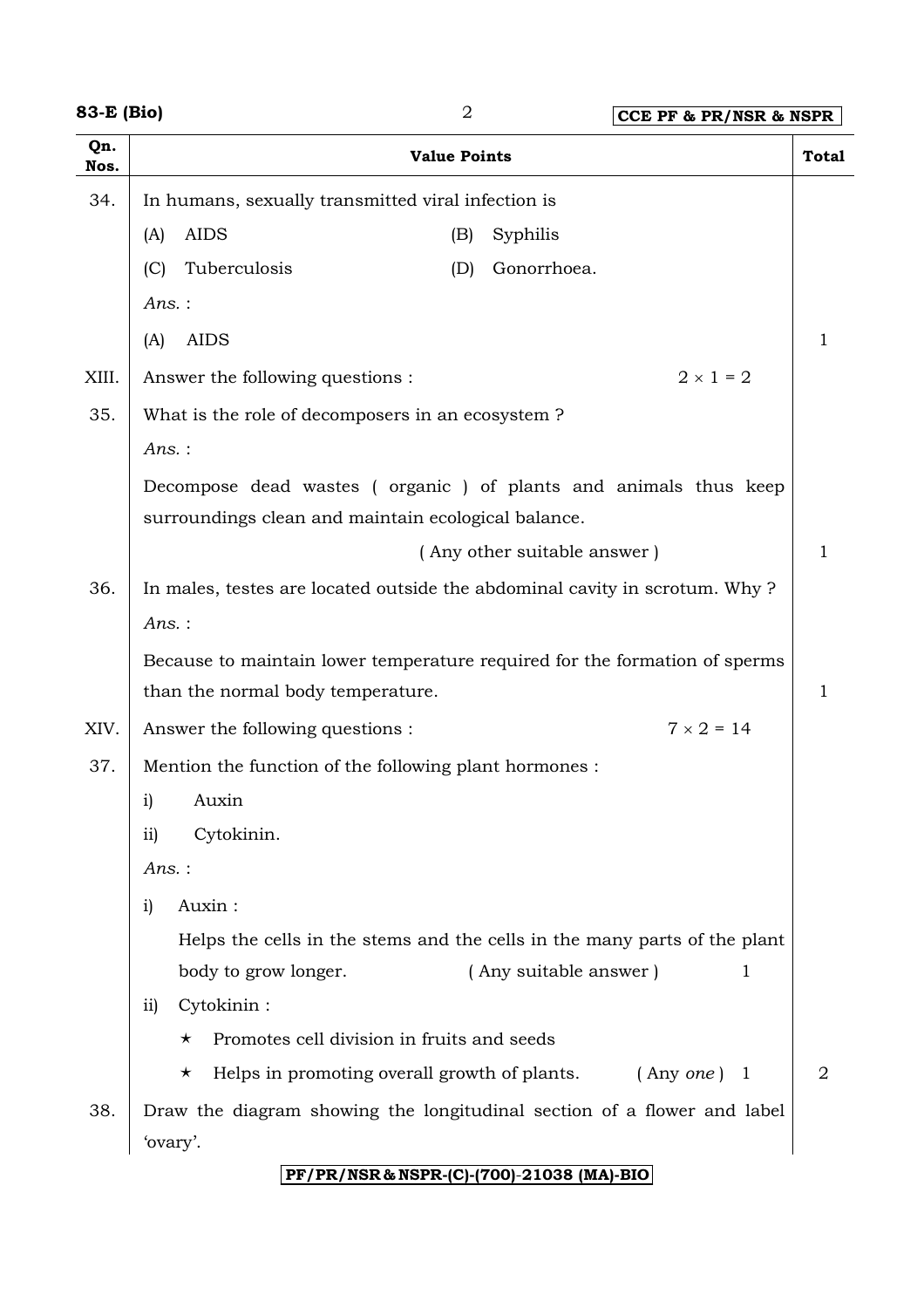# **CCE PF & PR/NSR & NSPR** 3 **83-E (Bio) PF/PR/NSR & NSPR-(C)-(700)**-**21038 (MA)-BIO** [ Turn over **Qn. Nos. Value Points Total** *Ans.* : Longitudinal section of flower  $\text{Diagram}$   $-1\frac{1}{2}$  $\text{Labelling} \ -\frac{1}{2}$  2 39. Give reason : a) 'Ventricles of the human heart have thick wall.' b) 'It is necessary to separate oxygenated and deoxygenated blood in mammals and birds.' *Ans.* : a) Since ventricles have to pump blood into various organs. b) Since they need more energy to maintain their body temperature  $\alpha$  constant.  $\alpha$  2  $_{40.}$   $\mid$  What is dihybrid cross ? Write the ratio of the plants obtained in the  $\emph{F}_{\,2}$ generation in Mendel's dihybridisation experiment. *Ans.* : Crossing between two plants of same species with two different characteristics. 1 Ratio  $9:3:3:1$ . 41. Define the following related to movement due to growth in plants : i) Phototropism ii) Geotropism. **Ovary**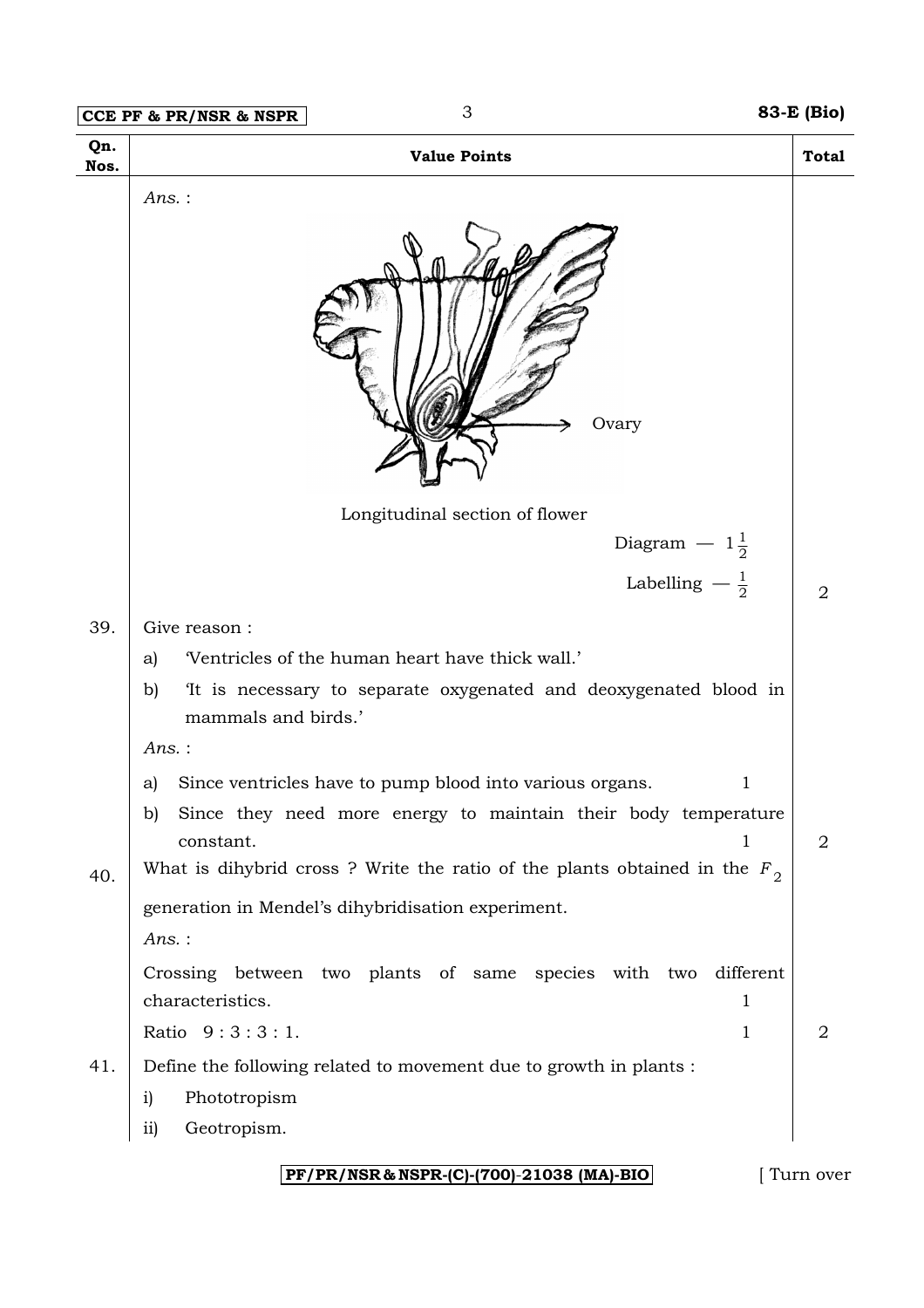| <b>83-E (Bio)</b> |  |
|-------------------|--|
|-------------------|--|

**83-E (Bio)** 4 **CCE PF & PR/NSR & NSPR**

| Qn.<br>Nos.<br>42. | <b>Value Points</b><br>$Ans.$ :<br>Shoots of the plants grow towards light.<br>$\mathbf 1$<br>$\mathbf{i}$<br>The downward growth of roots in response to the pull of earth or gravity.<br>ii)<br>1<br>What is the function of ovary and fallopian tube in human female<br>reproductive system?<br>$Ans.$ : | <b>Total</b><br>2 |
|--------------------|-------------------------------------------------------------------------------------------------------------------------------------------------------------------------------------------------------------------------------------------------------------------------------------------------------------|-------------------|
|                    |                                                                                                                                                                                                                                                                                                             |                   |
|                    |                                                                                                                                                                                                                                                                                                             |                   |
|                    |                                                                                                                                                                                                                                                                                                             |                   |
|                    | $Ovary$ :<br>Helps in production of eggs / secretes some hormones.<br>1<br>$\star$<br>Fallopian tube:                                                                                                                                                                                                       |                   |
|                    | Egg is carried from ovary to womb<br>$\star$<br><b>OR</b><br>Site of Fertilization of gametes.<br>$\mathbf 1$<br>$\star$                                                                                                                                                                                    | 2                 |
| 43.                | Draw the diagram showing the structure of human excretory system and<br>label 'urinary bladder'.                                                                                                                                                                                                            |                   |
|                    | $Ans.$ :<br>Urinary bladder                                                                                                                                                                                                                                                                                 |                   |
|                    | Excretory system in human beings                                                                                                                                                                                                                                                                            |                   |
|                    | Diagram $-1\frac{1}{2}$<br>Labelling $-\frac{1}{2}$                                                                                                                                                                                                                                                         | $\overline{2}$    |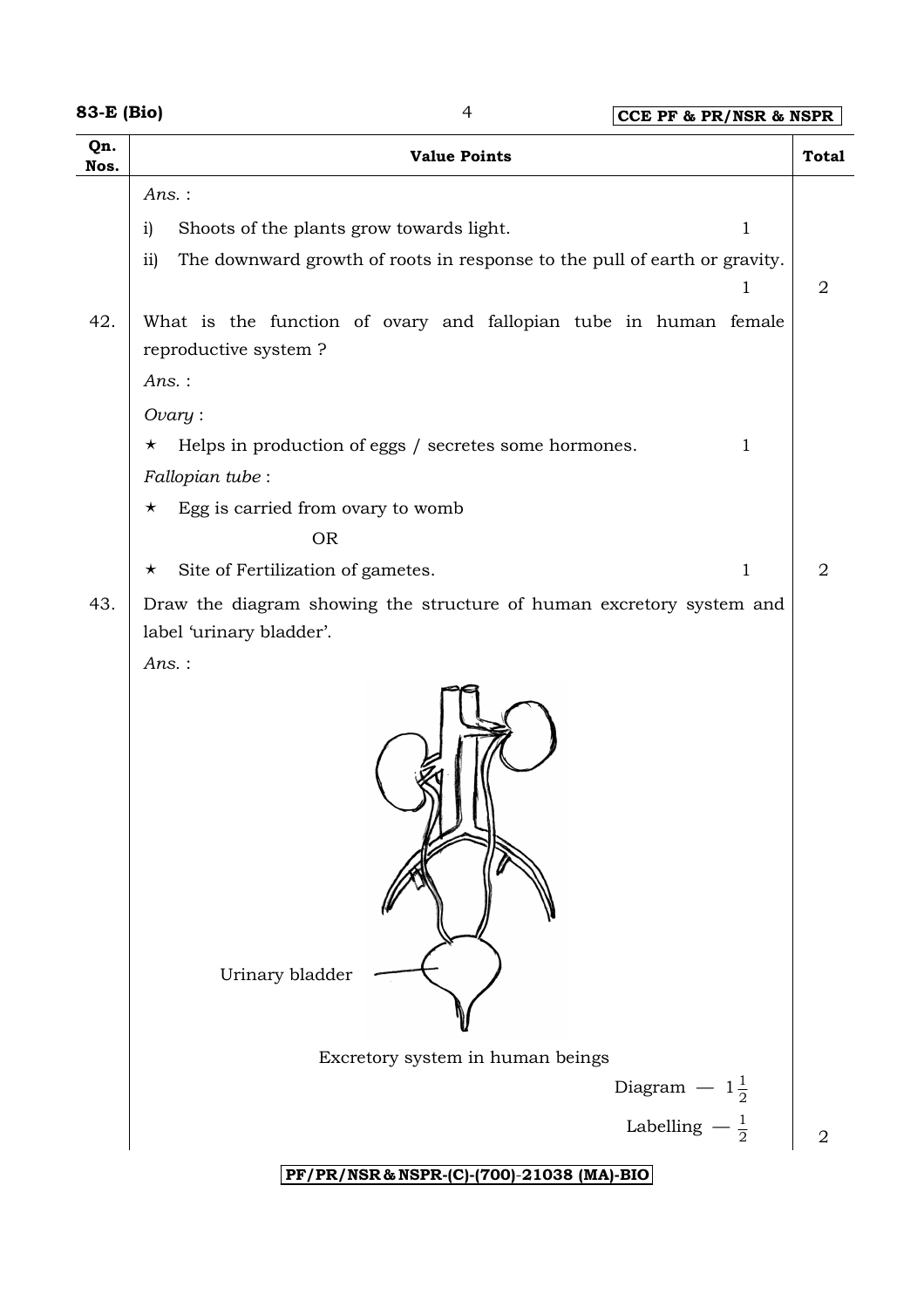### **CCE PF & PR/NSR & NSPR** 5 **83-E (Bio)**

| v<br>٠ |
|--------|
| ×<br>I |

| Qn.<br>Nos. | <b>Value Points</b>                                                                                                                                             |                                                         |           | <b>Total</b>                                                            |               |   |
|-------------|-----------------------------------------------------------------------------------------------------------------------------------------------------------------|---------------------------------------------------------|-----------|-------------------------------------------------------------------------|---------------|---|
| XV.         | $3 \times 3 = 9$<br>Answer the following questions :                                                                                                            |                                                         |           |                                                                         |               |   |
| 44.         | When a tall $(TT)$ pea plant is crossed with a dwarf $(t)$ pea plant, represent<br>the result obtained in $F_2$ generation of monohybrid cross with the help of |                                                         |           |                                                                         |               |   |
|             |                                                                                                                                                                 |                                                         |           | checker board and mention the ratio of varieties of plants.             |               |   |
|             | $Ans.$ :                                                                                                                                                        |                                                         |           |                                                                         |               |   |
|             |                                                                                                                                                                 | Gametes                                                 | T         | t                                                                       |               |   |
|             |                                                                                                                                                                 | T                                                       | <b>TT</b> | Tt                                                                      |               |   |
|             |                                                                                                                                                                 | t                                                       | Tt        | tt                                                                      | 2             |   |
|             | Ratio                                                                                                                                                           |                                                         |           |                                                                         |               |   |
|             | $TT:$ $Tt:$ $tt$                                                                                                                                                |                                                         |           |                                                                         |               |   |
|             | 1:2:1<br>1                                                                                                                                                      |                                                         |           |                                                                         |               |   |
|             | <b>OR</b>                                                                                                                                                       |                                                         |           |                                                                         |               |   |
|             | Tall: Dwarf                                                                                                                                                     |                                                         |           |                                                                         |               |   |
|             | 3:1                                                                                                                                                             |                                                         |           |                                                                         | 3             |   |
| 45.         | What is trophic level ? Flow of energy in an ecosystem is always<br>unidirectional. Why? Explain.                                                               |                                                         |           |                                                                         |               |   |
|             | $Ans.$ :                                                                                                                                                        |                                                         |           |                                                                         |               |   |
|             | $\frac{1}{2}$<br>Different levels / stages of food chain.                                                                                                       |                                                         |           |                                                                         |               |   |
|             | $\frac{1}{2}$<br>Because,                                                                                                                                       |                                                         |           |                                                                         |               |   |
|             | The energy that is captured by autotrophs does not revert back to the<br>solar input.<br>$\overline{2}$                                                         |                                                         |           |                                                                         |               |   |
|             | The energy which passes to the herbivores do not come back to<br>$\star$<br>$\frac{1}{2}$<br>autotrophs.                                                        |                                                         |           |                                                                         |               |   |
|             | As energy moves progressively through the various trophic levels it is no<br>$\star$<br>$\frac{1}{2}$<br>longer available to the previous level.                |                                                         |           |                                                                         |               |   |
|             | $\star$                                                                                                                                                         | At different levels energy is lost in the form of heat. |           |                                                                         | $\frac{1}{2}$ | 3 |
| 46.         | a)                                                                                                                                                              |                                                         |           | Mention any four main factors that lead to the rise of new species.     |               |   |
|             | b)                                                                                                                                                              |                                                         |           | The experiences of an individual acquired during its lifetime cannot be |               |   |
|             |                                                                                                                                                                 | passed on to its progeny. Give reason.                  |           |                                                                         |               |   |
|             |                                                                                                                                                                 |                                                         | <b>OR</b> |                                                                         |               |   |

### **PF/PR/NSR & NSPR-(C)-(700)**-**21038 (MA)-BIO** [ Turn over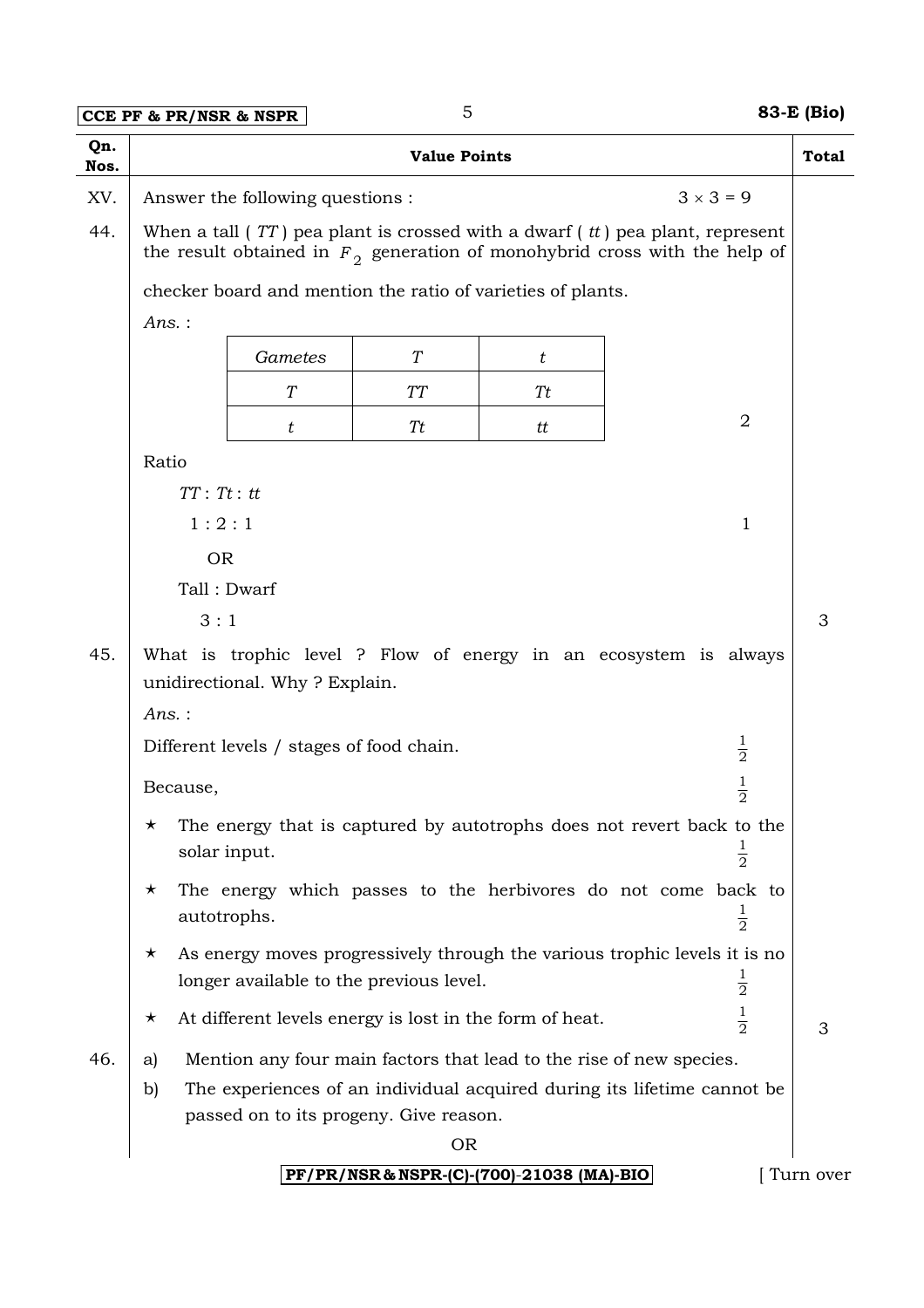| 83-E (Bio) |  |
|------------|--|
|------------|--|

| 3-E (Bio)   |               | 6                                                                                                                                                                                                                                                                     | CCE PF & PR/NSR & NSPR |              |
|-------------|---------------|-----------------------------------------------------------------------------------------------------------------------------------------------------------------------------------------------------------------------------------------------------------------------|------------------------|--------------|
| Qn.<br>Nos. |               | <b>Value Points</b>                                                                                                                                                                                                                                                   |                        | <b>Total</b> |
|             | a)            | What are fossils ? Mention the methods of estimation of dating fossils<br>and explain briefly.<br>Ans.:<br>Factors responsible for the rise of new species :<br>Geographical isolation<br>$\star$<br>Natural selection<br>$\star$<br>Inheritance of traits<br>$\star$ |                        |              |
|             |               | Genetic drift / gene flow<br>$\star$                                                                                                                                                                                                                                  |                        |              |
|             |               | Variation / mutuation / changes in DNA.<br>$\star$                                                                                                                                                                                                                    |                        |              |
|             |               | (Any four) $4 \times \frac{1}{2} = 2$                                                                                                                                                                                                                                 |                        |              |
|             | b)            | Change in non-reproductive tissues cannot be passed on to the DNA of<br>germ cells.<br><b>OR</b>                                                                                                                                                                      | 1                      | 3            |
|             |               | Preserved traces of living organisms in deep layers of the earth.                                                                                                                                                                                                     | 1                      |              |
|             |               | Methods:                                                                                                                                                                                                                                                              |                        |              |
|             | $\mathbf{i}$  | Relative method : The fossils we find closer to the surface are more<br>recent than fossils we find in deeper layers.                                                                                                                                                 | 1                      |              |
|             | $\mathbf{ii}$ | Determining the time period by using isotopes (dating)                                                                                                                                                                                                                |                        |              |
|             |               | Detecting the ratios of different isotopes of same element in the fossil<br>material.                                                                                                                                                                                 | 1                      | 3            |
| XVI.        |               | Answer the following questions :                                                                                                                                                                                                                                      | $2 \times 4 = 8$       |              |
| 47.         |               | Which molecule is formed during the first step of cellular respiration by the<br>breakdown of glucose molecule in cytoplasm ? Mention the types of<br>respiration and write any two differences between them.                                                         |                        |              |
|             |               | <b>OR</b>                                                                                                                                                                                                                                                             |                        |              |
|             |               | Which are the factors essential for photosynthesis? Mention the events that<br>occur during this process and represent this process by balanced chemical<br>equation.                                                                                                 |                        |              |
|             |               | PF/PR/NSR & NSPR-(C)-(700)-21038 (MA)-BIO                                                                                                                                                                                                                             |                        |              |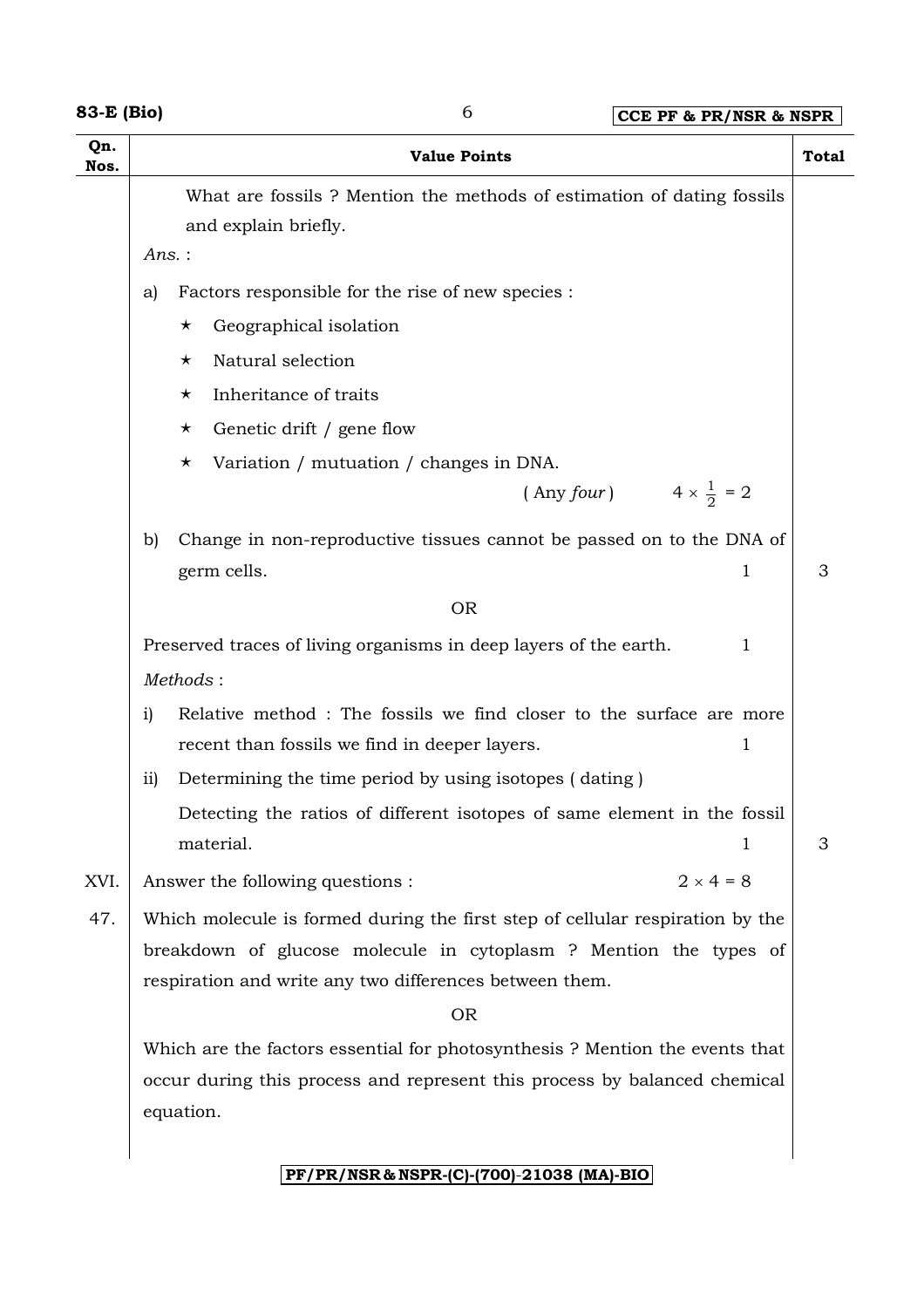**CCE PF & PR/NSR & NSPR** 7 **83-E (Bio)**

|                                                                                                                                                                      | <b>Value Points</b>                                                       | <b>Total</b> |                                                        |                                                                                                        |  |
|----------------------------------------------------------------------------------------------------------------------------------------------------------------------|---------------------------------------------------------------------------|--------------|--------------------------------------------------------|--------------------------------------------------------------------------------------------------------|--|
| Ans.:                                                                                                                                                                |                                                                           |              |                                                        |                                                                                                        |  |
| Pyruvate.                                                                                                                                                            | 1                                                                         |              |                                                        |                                                                                                        |  |
| Two types :                                                                                                                                                          |                                                                           |              |                                                        |                                                                                                        |  |
| Aerobic respiration<br>i)                                                                                                                                            | $\frac{1}{2}$                                                             |              |                                                        |                                                                                                        |  |
| Anaerobic respiration.<br>$\overline{ii}$                                                                                                                            | $\frac{1}{2}$                                                             |              |                                                        |                                                                                                        |  |
| Aerobic respiration                                                                                                                                                  | Anaerobic respiration                                                     |              |                                                        |                                                                                                        |  |
| $\star$ Atmospheric oxygen is utilised                                                                                                                               | $\star$ Atmospheric oxygen is<br>not<br>utilised                          |              |                                                        |                                                                                                        |  |
| $\star$ Liberates<br>with<br>more<br>energy<br>carbon dioxide and water                                                                                              | $\star$ Liberates<br>less<br>energy<br>with<br>ethanol and carbon dioxide |              |                                                        |                                                                                                        |  |
| Takes place in mitochondria<br>$\star$                                                                                                                               | $\star$ Takes place in cytoplasm                                          |              |                                                        |                                                                                                        |  |
| Takes place in higher levels of<br>$\star$<br>organisms                                                                                                              | place<br>$\star$ Takes<br>in<br>lower<br>organisms like yeast.            |              |                                                        |                                                                                                        |  |
|                                                                                                                                                                      | $1 + 1$<br>$($ Any two)                                                   | 4            |                                                        |                                                                                                        |  |
|                                                                                                                                                                      | <b>OR</b>                                                                 |              |                                                        |                                                                                                        |  |
| Factors essential for photosynthesis :                                                                                                                               |                                                                           |              |                                                        |                                                                                                        |  |
| Carbon dioxide, water, minerals, sunlight and chlorophyll.                                                                                                           | 1                                                                         |              |                                                        |                                                                                                        |  |
| Events that occur during photosynthesis :                                                                                                                            |                                                                           |              |                                                        |                                                                                                        |  |
| Absorption of light energy by chlorophyll.<br>$\mathbf{i}$                                                                                                           | $\frac{1}{2}$                                                             |              |                                                        |                                                                                                        |  |
| Conversion of light energy into chemical energy.<br>$\overline{11}$                                                                                                  | $\frac{1}{2}$                                                             |              |                                                        |                                                                                                        |  |
| $\frac{1}{2}$<br>Splitting of water molecules into hydrogen and oxygen molecules.<br>iii)<br>$\frac{1}{2}$<br>Reduction of carbon dioxide into carbohydrates.<br>iv) |                                                                           |              |                                                        |                                                                                                        |  |
|                                                                                                                                                                      |                                                                           |              | Equation :                                             |                                                                                                        |  |
|                                                                                                                                                                      |                                                                           |              | $6CO_2 + 12H_2O$ $\frac{\text{Sunlight}}{\text{unit}}$ | $\rightarrow$ C <sub>6</sub> H <sub>12</sub> O <sub>6</sub> + 6O <sub>2</sub> + 6H <sub>2</sub> O<br>1 |  |
| Chlorophyll                                                                                                                                                          | Glucose                                                                   | 4            |                                                        |                                                                                                        |  |
|                                                                                                                                                                      |                                                                           |              |                                                        |                                                                                                        |  |